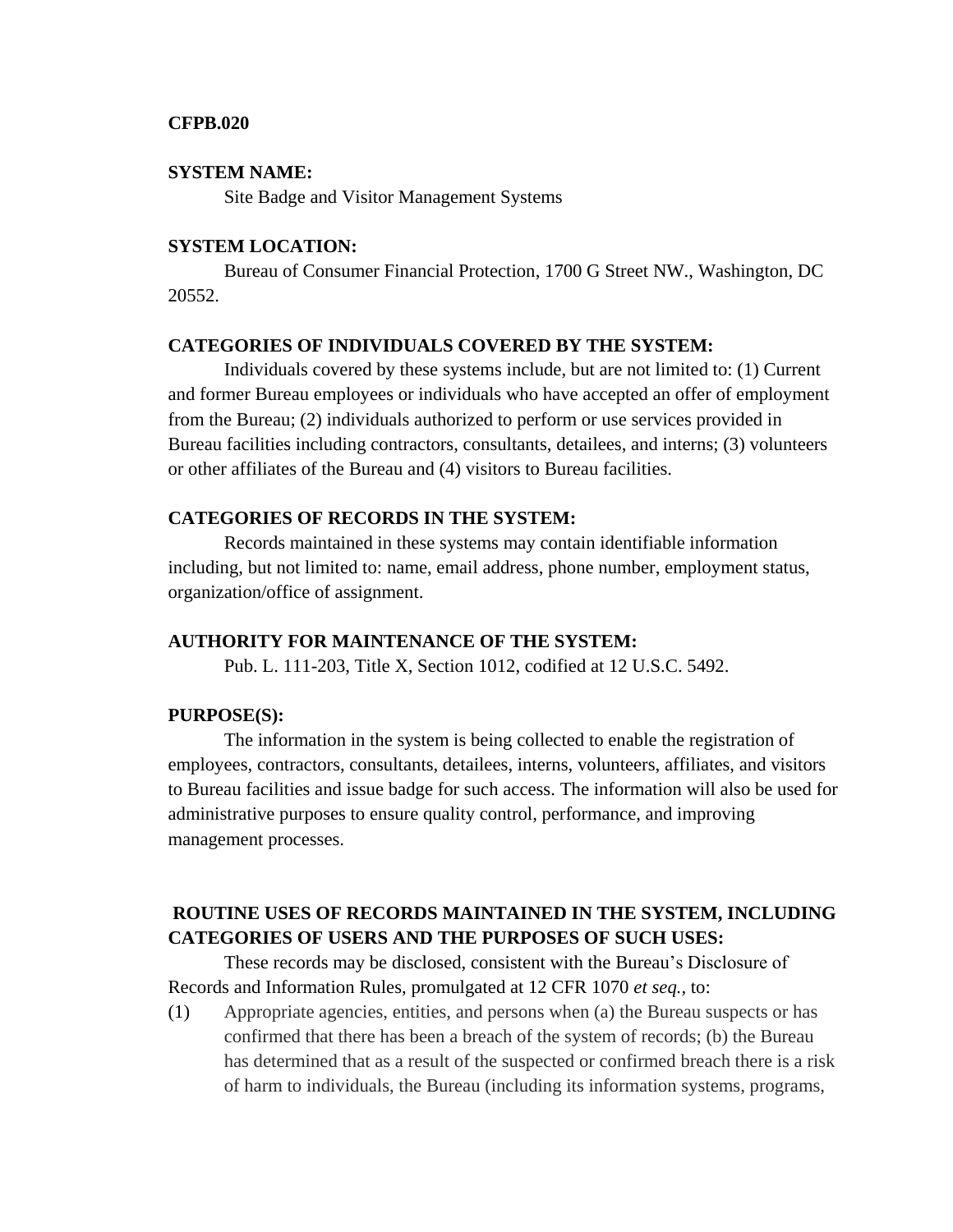and operations), the Federal Government, or national security; and (c) the disclosure made to such agencies, entities, and persons is reasonably necessary to assist in connection with the Bureau's efforts to respond to the suspected or confirmed breach or to prevent, minimize, or remedy such harm;

- (2) Another Federal agency or Federal entity, when the Bureau determines that information from this system of records is reasonably necessary to assist the recipient agency or entity in (a) responding to a suspected or confirmed breach or (b) preventing, minimizing, or remedying the risk of harm to individuals, the recipient agency or entity (including its information systems, programs, and operations), the Federal Government, or national security, resulting from a suspected or confirmed breach.
- (3) Another federal or state agency to (a) permit a decision as to access, amendment or correction of records to be made in consultation with or by that agency, or (b) verify the identity of an individual or the accuracy of information submitted by an individual who has requested access to or amendment or correction of records;
- (4) The Office of the President in response to an inquiry from that office made at the request of the subject of a record or a third party on that person's behalf;
- (5) Congressional offices in response to an inquiry made at the request of the individual to whom the record pertains;
- (6) Contractors, agents, or other authorized individuals performing work on a contract, service, cooperative agreement, job, or other activity on behalf of the Bureau or Federal Government and who have a need to access the information in the performance of their duties or activities;
- (7) The U.S. Department of Justice ("DOJ") for its use in providing legal advice to the Bureau or in representing the Bureau in a proceeding before a court, adjudicative body, or other administrative body, where the use of such information by the DOJ is deemed by the Bureau to be relevant and necessary to the advice or proceeding, and in the case of a proceeding, such proceeding names as a party in interest:

(a) The Bureau;

(b) Any employee of the Bureau in his or her official capacity;

(c) Any employee of the Bureau in his or her individual capacity where DOJ has agreed to represent the employee; or

(d) The United States, where the Bureau determines that litigation is likely to affect the Bureau or any of its components;

(8) A grand jury pursuant either to a federal or state grand jury subpoena, or to a prosecution request that such record be released for the purpose of its introduction to a grand jury, where the subpoena or request has been specifically approved by a court. In those cases where the Federal Government is not a party to the proceeding, records may be disclosed if a subpoena has been signed by a judge;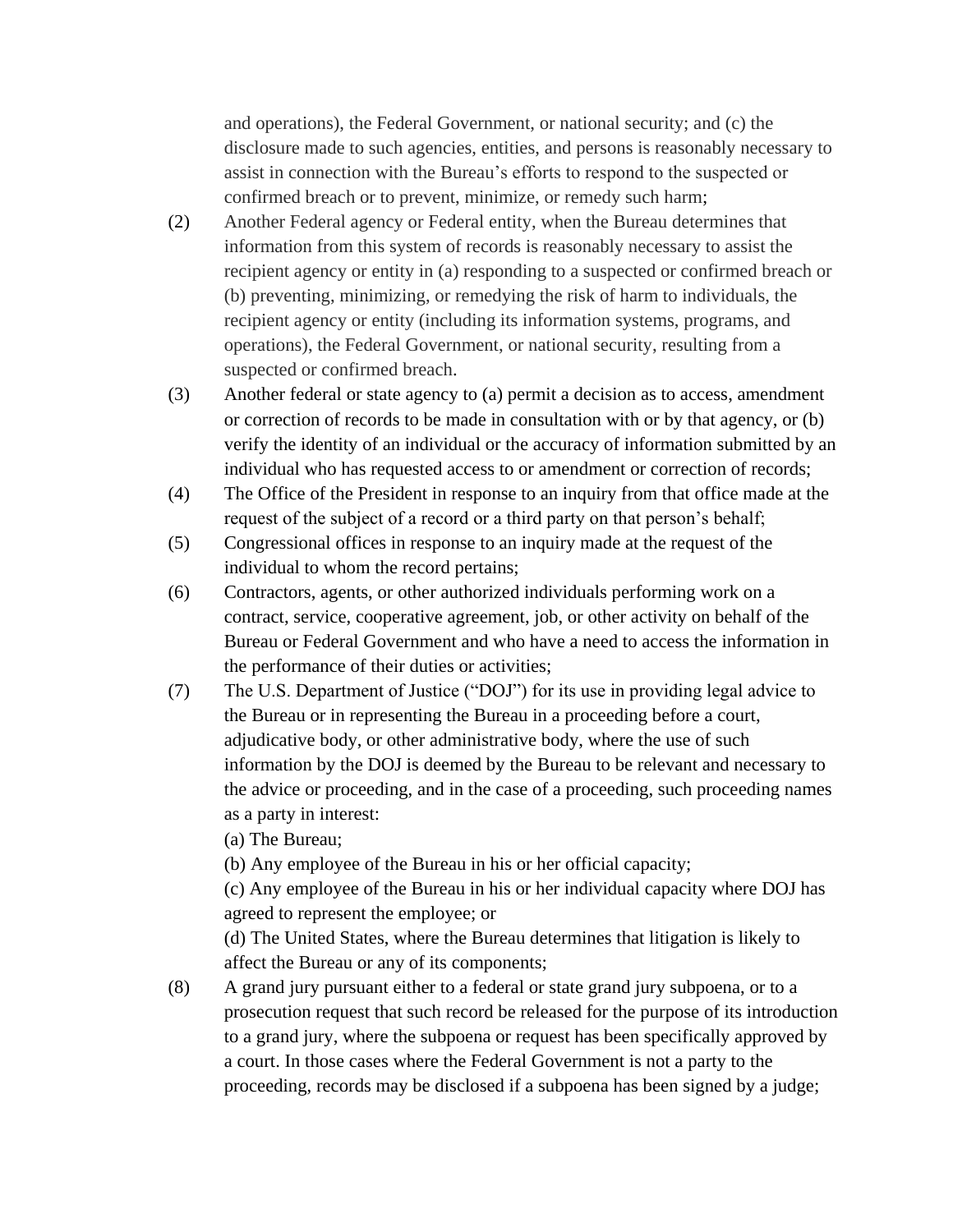- (9) A court, magistrate, or administrative tribunal in the course of an administrative proceeding or judicial proceeding, including disclosures to opposing counsel or witnesses (including expert witnesses) in the course of discovery or other prehearing exchanges of information, litigation, or settlement negotiations, where relevant or potentially relevant to a proceeding, or in connection with criminal law proceedings;
- (10) Appropriate federal, state, local, foreign, tribal, or self-regulatory organizations or agencies responsible for investigating, prosecuting, enforcing, implementing, issuing, or carrying out a statute, rule, regulation, order, policy, or license if the information may be relevant to a potential violation of civil or criminal law, rule, regulation, order, policy, or license;
- (11) Appropriate federal, state, local, foreign, tribal, or self-regulatory organizations or agencies responsible for investigating, prosecuting, enforcing, implementing, issuing, or carrying out a statute, rule, regulation, order, policy, or license if the information may be relevant to a potential violation of civil or criminal law, rule, regulation, order, policy, or license;

# **POLICIES AND PRACTICES FOR STORING, RETRIEVING, ACCESSING, RETAINING, AND DISPOSING OF RECORDS IN THE SYSTEM:**

#### **STORAGE:**

The records are maintained in paper and electronic media. Access to electronic records is restricted to authorized personnel who have been issues non-transferrable access codes and passwords. Other records are maintained in locked file cabinets or rooms with access limited to those personnel whose official duties require access.

#### **RETRIEVABILITY:**

Records are retrievable by a variety of fields including, but not limited to, name, email address, phone number, employment status, organization/office assignment, or by some combination thereof.

#### **SAFEGUARDS:**

Access to electronic records is restricted to authorized personnel who have been issued non-transferrable access codes and passwords. Other records are maintained in locked file cabinets or rooms with access limited to those personnel whose official duties require access.

### **RETENTION AND DISPOSAL:**